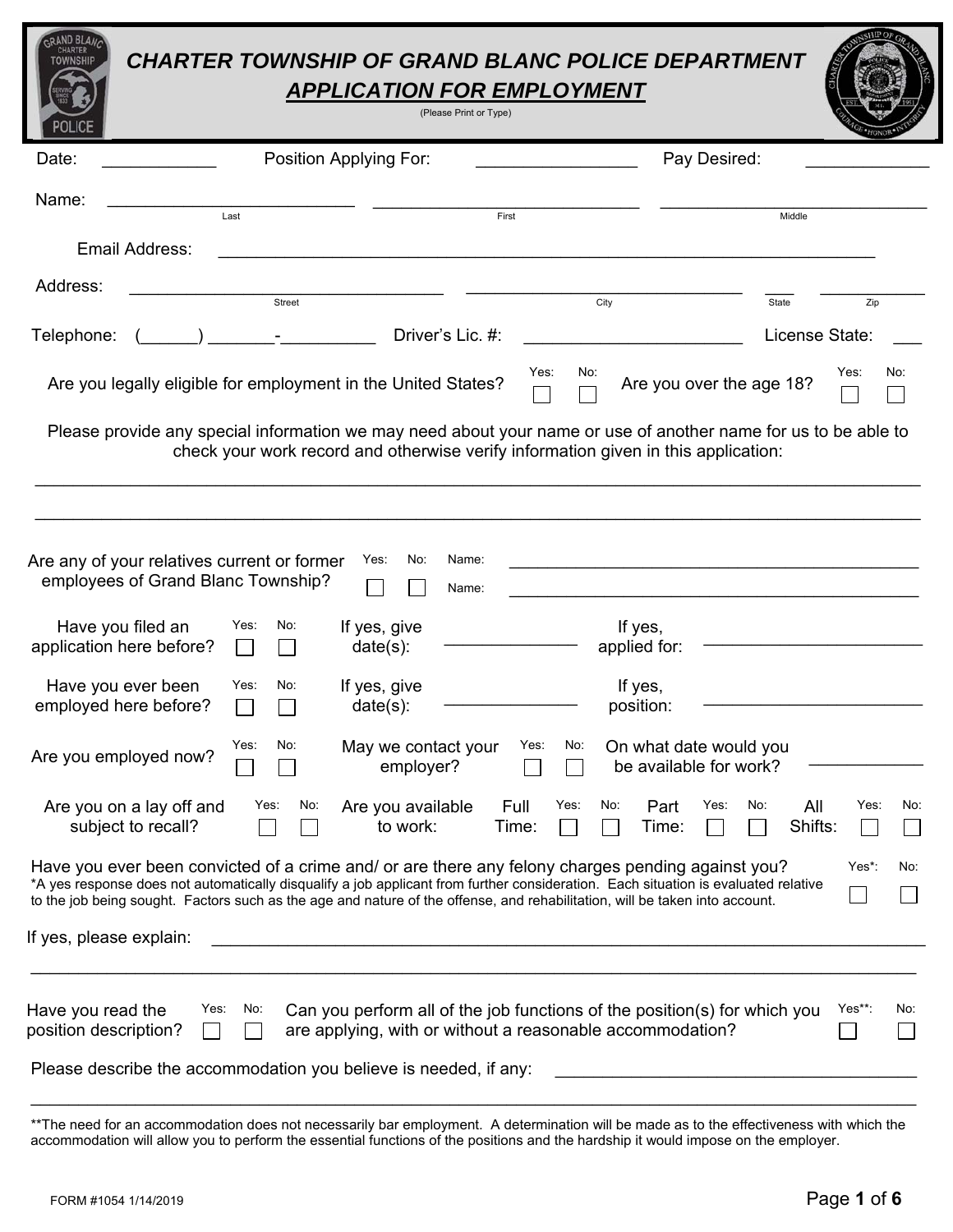| <b>EDUCATION / TRAINING</b>                                |                                                                                                                                   |      |                             |                      |              |                        |
|------------------------------------------------------------|-----------------------------------------------------------------------------------------------------------------------------------|------|-----------------------------|----------------------|--------------|------------------------|
|                                                            | <b>High School</b>                                                                                                                |      |                             |                      |              |                        |
|                                                            | Name & Location (City, State)                                                                                                     |      | <b>Years Attended</b>       | Did you              |              | Type of Diploma        |
|                                                            |                                                                                                                                   | From | To                          | Graduate?            |              |                        |
|                                                            |                                                                                                                                   |      |                             |                      |              |                        |
|                                                            |                                                                                                                                   |      |                             |                      |              |                        |
|                                                            | <b>College / University</b>                                                                                                       |      |                             |                      |              |                        |
|                                                            | Name & Location (City, State)                                                                                                     | From | <b>Years Attended</b><br>To | Did you<br>Graduate? |              | Type of Degree         |
|                                                            |                                                                                                                                   |      |                             |                      |              |                        |
|                                                            |                                                                                                                                   |      |                             |                      |              |                        |
|                                                            |                                                                                                                                   |      |                             |                      |              |                        |
|                                                            |                                                                                                                                   |      |                             |                      |              |                        |
|                                                            | Other (Trade / Technical School)                                                                                                  |      | <b>Years Attended</b>       |                      |              |                        |
|                                                            | Name & Location (City, State)                                                                                                     | From | To                          | Did you<br>Graduate? |              | Type of<br>Certificate |
|                                                            |                                                                                                                                   |      |                             |                      |              |                        |
|                                                            |                                                                                                                                   |      |                             |                      |              |                        |
|                                                            |                                                                                                                                   |      |                             |                      |              |                        |
|                                                            |                                                                                                                                   |      |                             |                      | Yes:         | No:                    |
|                                                            | Have you completed a MCOLES Law Enforcement Basic Training Academy:                                                               |      |                             |                      |              |                        |
| If YES (Name & Location):                                  |                                                                                                                                   |      |                             |                      |              |                        |
| If currently attending (Name, Location & Completion Date): |                                                                                                                                   |      |                             |                      |              |                        |
|                                                            |                                                                                                                                   |      |                             |                      |              |                        |
|                                                            |                                                                                                                                   |      |                             |                      |              |                        |
|                                                            | Yes:<br>Are you a certified/ licensed Police Officer in any state?                                                                | No:  | If yes, which:              |                      |              |                        |
|                                                            |                                                                                                                                   |      |                             |                      |              |                        |
|                                                            | <b>PERSONAL REFERENCES</b><br>List three personal references that are not related to you. Do not use former or current employers. |      |                             |                      |              |                        |
| Name                                                       | Address                                                                                                                           |      | Phone # & Email             |                      | Relationship | Length<br>(Years)      |
|                                                            |                                                                                                                                   |      |                             |                      |              |                        |
|                                                            |                                                                                                                                   |      |                             |                      |              |                        |
|                                                            |                                                                                                                                   |      |                             |                      |              |                        |
|                                                            |                                                                                                                                   |      |                             |                      |              |                        |
|                                                            |                                                                                                                                   |      |                             |                      |              |                        |
|                                                            |                                                                                                                                   |      |                             |                      |              |                        |
|                                                            |                                                                                                                                   |      |                             |                      |              |                        |
|                                                            |                                                                                                                                   |      |                             |                      |              |                        |
|                                                            |                                                                                                                                   |      |                             |                      |              |                        |
|                                                            |                                                                                                                                   |      |                             |                      |              |                        |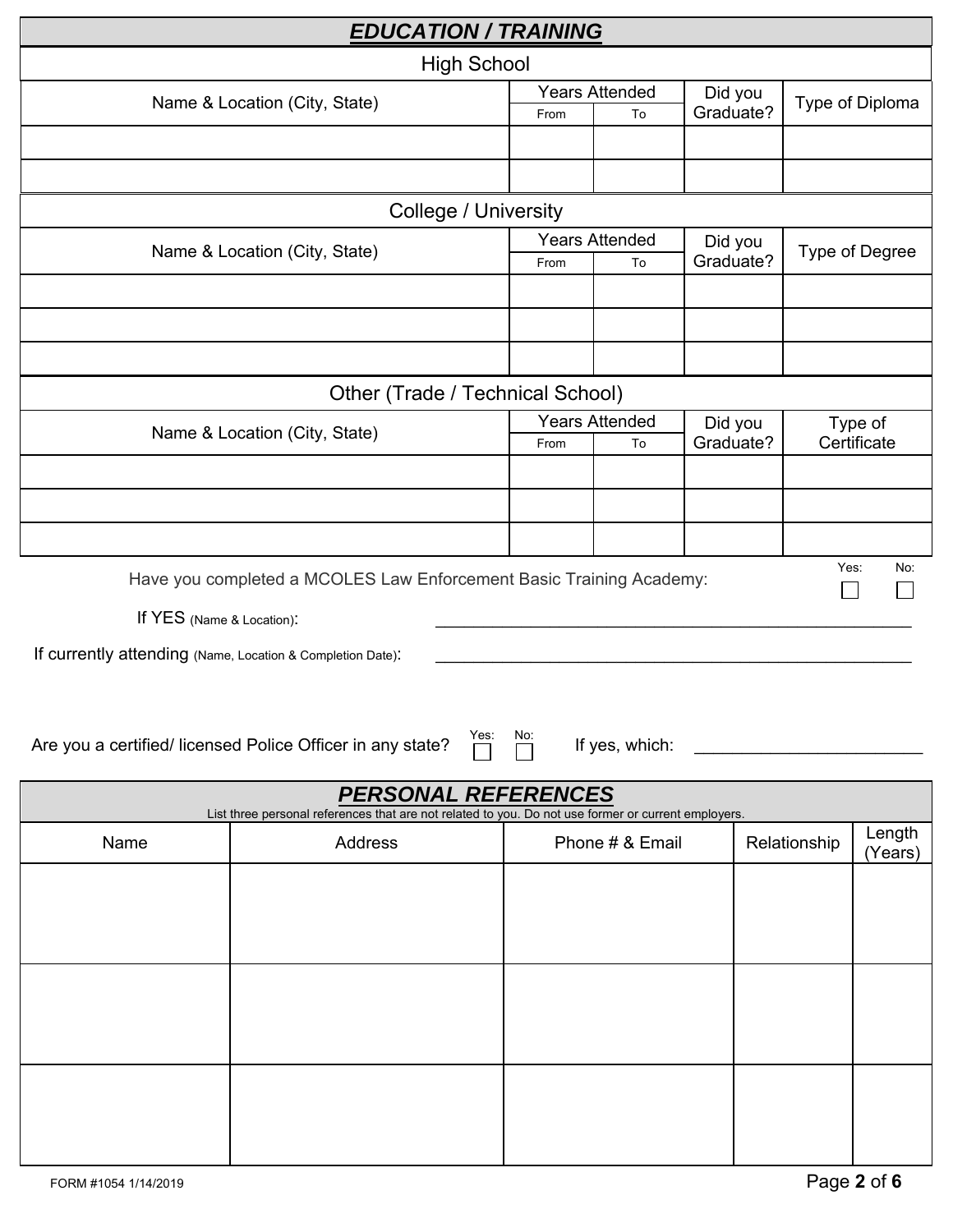| <b>EMPLOYMENT HISTORY</b><br>Start with most current working backwards. Please, list all previous employment. (Use a separate sheet if necessary) |                                                             |                 |              |  |            |      |  |
|---------------------------------------------------------------------------------------------------------------------------------------------------|-------------------------------------------------------------|-----------------|--------------|--|------------|------|--|
|                                                                                                                                                   | Dates<br><b>Employer's Name</b><br>Supervisor's<br>Position |                 |              |  | Salary     |      |  |
| From:                                                                                                                                             | To:                                                         | Address & Phone | Name & Title |  | Beginning: | End: |  |
|                                                                                                                                                   |                                                             |                 |              |  |            |      |  |
|                                                                                                                                                   |                                                             |                 |              |  |            |      |  |
|                                                                                                                                                   |                                                             |                 |              |  |            |      |  |
|                                                                                                                                                   |                                                             |                 |              |  |            |      |  |
|                                                                                                                                                   |                                                             |                 |              |  |            |      |  |

Brief description of duties:

Reason for leaving:

| Dates |     | Employer's Name | Supervisor's |          | <b>Salary</b> |      |
|-------|-----|-----------------|--------------|----------|---------------|------|
| From: | To: | Address & Phone | Name & Title | Position | Beginning:    | End: |
|       |     |                 |              |          |               |      |
|       |     |                 |              |          |               |      |
|       |     |                 |              |          |               |      |
|       |     |                 |              |          |               |      |
|       |     |                 |              |          |               |      |

Brief description of duties:

Reason for leaving:

| Dates |     | <b>Employer's Name</b> | Supervisor's | Position | Salary     |      |
|-------|-----|------------------------|--------------|----------|------------|------|
| From: | To: | Address & Phone        | Name & Title |          | Beginning: | End: |
|       |     |                        |              |          |            |      |
|       |     |                        |              |          |            |      |
|       |     |                        |              |          |            |      |
|       |     |                        |              |          |            |      |
|       |     |                        |              |          |            |      |

Brief description of duties:

Reason for leaving: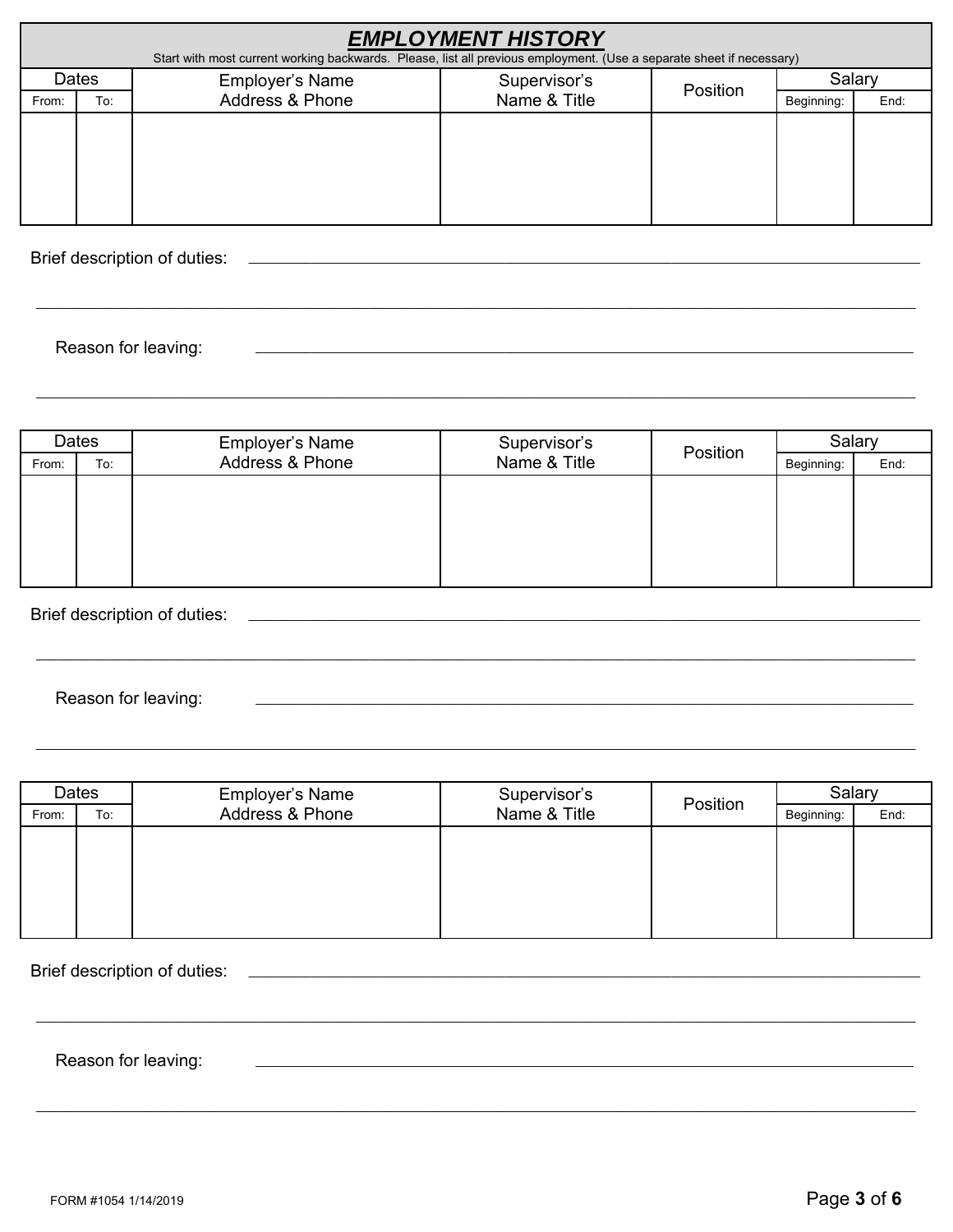| <b>EMPLOYMENT HISTORY</b> (continued)<br>Start with most current working backwards. Please, list all previous employment. (Use a separate sheet if necessary) |                                                             |                 |              |  |            |      |
|---------------------------------------------------------------------------------------------------------------------------------------------------------------|-------------------------------------------------------------|-----------------|--------------|--|------------|------|
|                                                                                                                                                               | Dates<br><b>Employer's Name</b><br>Supervisor's<br>Position |                 |              |  | Salary     |      |
| From:                                                                                                                                                         | To:                                                         | Address & Phone | Name & Title |  | Beginning: | End: |
|                                                                                                                                                               |                                                             |                 |              |  |            |      |
|                                                                                                                                                               |                                                             |                 |              |  |            |      |
|                                                                                                                                                               |                                                             |                 |              |  |            |      |
|                                                                                                                                                               |                                                             |                 |              |  |            |      |
|                                                                                                                                                               |                                                             |                 |              |  |            |      |

Brief description of duties:

Reason for leaving:

| Dates |     | <b>Employer's Name</b> | Supervisor's | Position | Salary     |      |
|-------|-----|------------------------|--------------|----------|------------|------|
| From: | To: | Address & Phone        | Name & Title |          | Beginning: | End: |
|       |     |                        |              |          |            |      |
|       |     |                        |              |          |            |      |
|       |     |                        |              |          |            |      |
|       |     |                        |              |          |            |      |
|       |     |                        |              |          |            |      |

Brief description of duties:

#### Reason for leaving:

| Dates |     | <b>Employer's Name</b> | Supervisor's |          | Salar      |      |
|-------|-----|------------------------|--------------|----------|------------|------|
| From: | To: | Address & Phone        | Name & Title | Position | Beginning: | End: |
|       |     |                        |              |          |            |      |
|       |     |                        |              |          |            |      |
|       |     |                        |              |          |            |      |
|       |     |                        |              |          |            |      |
|       |     |                        |              |          |            |      |

Brief description of duties:

Reason for leaving: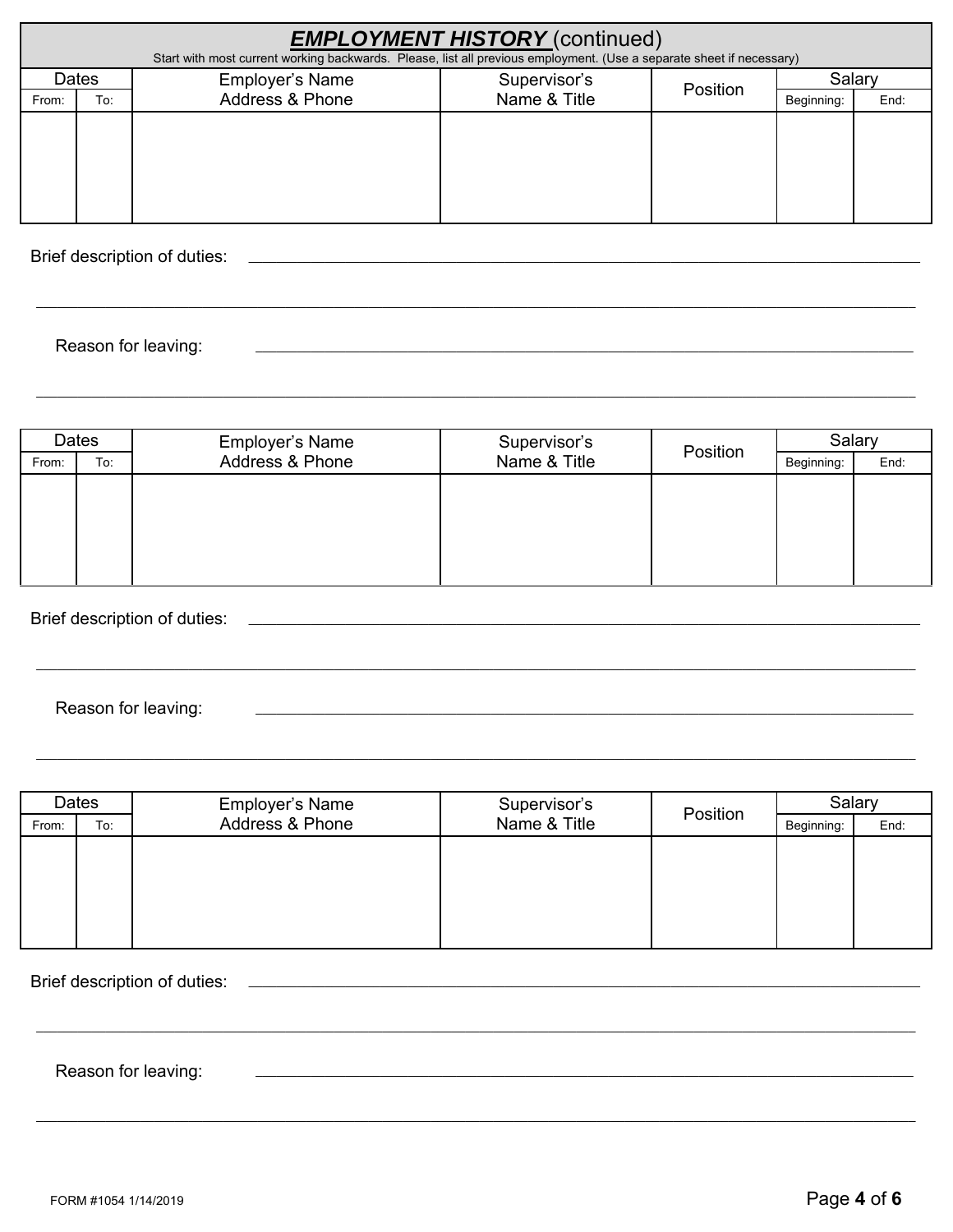## *SPECIAL SKILLS AND QUALIFICATIONS*

|                                         | Summarize special skills and qualifications acquired from employment or other experience, as well as, how you<br>believe they would be of value to Grand Blanc Township.                                                      |             |                                        |
|-----------------------------------------|-------------------------------------------------------------------------------------------------------------------------------------------------------------------------------------------------------------------------------|-------------|----------------------------------------|
|                                         |                                                                                                                                                                                                                               |             |                                        |
|                                         |                                                                                                                                                                                                                               |             |                                        |
|                                         | Please list any additional language spoken and level of fluency for reading, writing, and speaking:                                                                                                                           |             |                                        |
|                                         | Indicate any special skills you possess and equipment you can use which may be related to law enforcement work.<br>(For example: two-way radio communications, breathalyzer, speed detection equipment, firearms, computers): |             |                                        |
|                                         |                                                                                                                                                                                                                               |             |                                        |
|                                         | <b>MILITARY SERVICE</b>                                                                                                                                                                                                       |             |                                        |
| If you served in the U.S. Armed Forces: | Branch:                                                                                                                                                                                                                       |             | Rank at discharge:                     |
| Length of service:                      | Discharge Date:                                                                                                                                                                                                               |             | Yes:<br>No:<br>Dishonorable discharge: |
|                                         | Military Occupational Specialty / Air Force Specialty Codes / Navy Enlisted Classification:                                                                                                                                   |             |                                        |
|                                         | <b>PROFESSIONAL MEMBERSHIPS</b>                                                                                                                                                                                               |             |                                        |
|                                         | Are you a member of any relevant professional associations?                                                                                                                                                                   | No:<br>Yes: | If yes, please list:                   |
| Name                                    | City and State                                                                                                                                                                                                                | Current     | <b>Current Position</b>                |
|                                         |                                                                                                                                                                                                                               | No:<br>Yes: |                                        |
|                                         |                                                                                                                                                                                                                               | No:<br>Yes: |                                        |
|                                         |                                                                                                                                                                                                                               |             |                                        |
|                                         |                                                                                                                                                                                                                               | No:<br>Yes: |                                        |
|                                         |                                                                                                                                                                                                                               | Yes:<br>No: |                                        |
|                                         |                                                                                                                                                                                                                               |             |                                        |